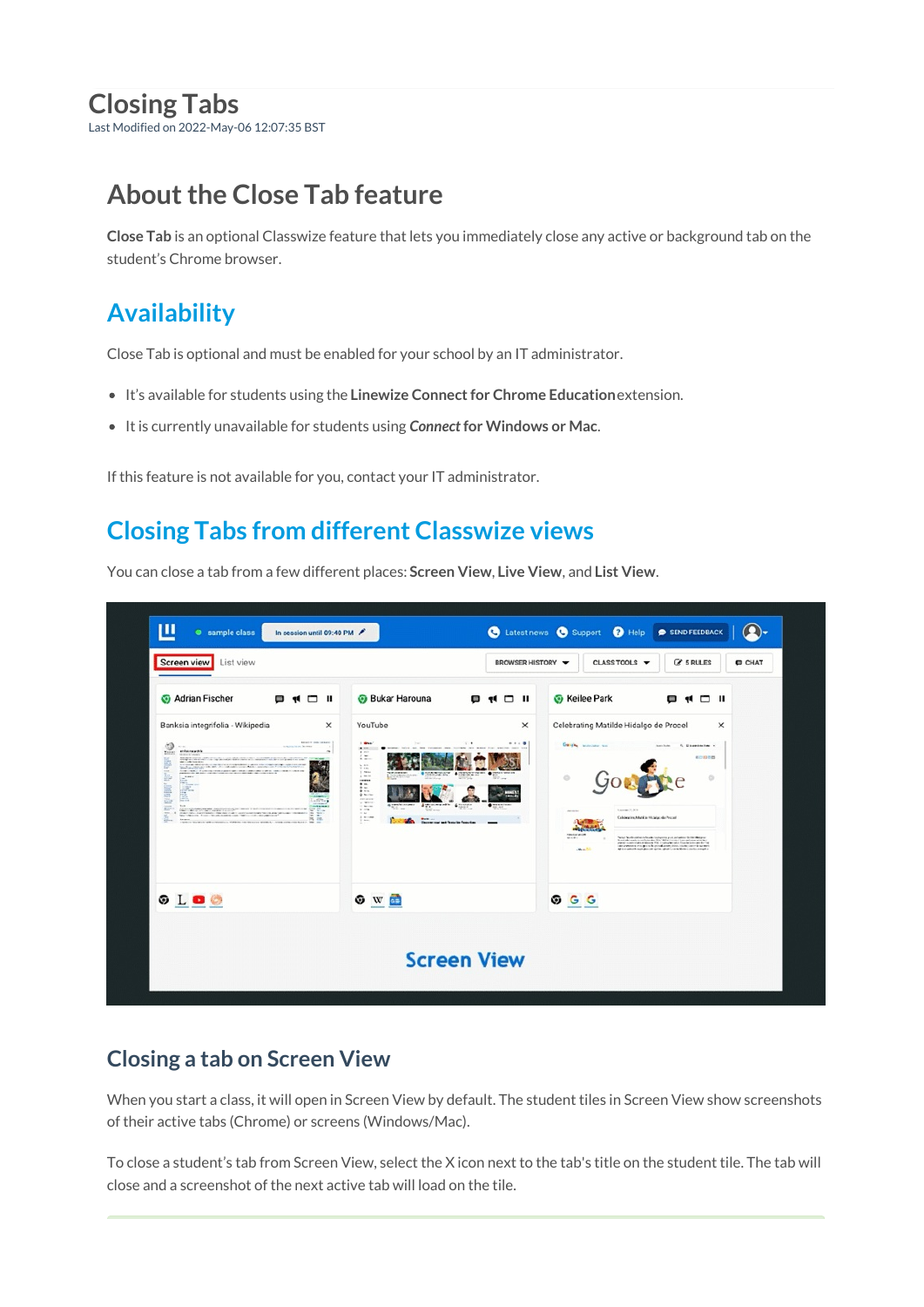#### **Stop students from reopening closed tabs**

**Create a Rule**

To stop a student from reopening a closed tab, you can create a rule that blocks the closed tab for the student or the whole class. Select RULE and complete the pre-filled Add new rule dialog that appears.

The tab will immediately close for the student and a notification will appear on their screen that the tab was closed when you blocked the site.

**Start a Focus session**

You can also turn on [Focus](https://docs.classwize.net/help/intro-classtools#focus) to prevent students from browsing other websites and apps. See [Introduction](https://docs.classwize.net/help/intro-classtools) to Class Tools for more information on using Focus.

#### **Closing Tabs from Live View**

- 1. Select the tab's screenshot or an Icon on the student's tile.
- 2. The Live [View](https://docs.classwize.net/help/intro-classtools) window will pop up.
- 3. Select the **X** on any of the tabs in the Live view.

#### **Closing Tabs from List View**

- 1. Select **List View** on the class toolbar. The student tiles will display open tabs as lists.
- 2. Select the **X** icon next to the tab that you want to close.
- 3. The tab will close and your screen will update after a few seconds.

Your browser does not support HTML5 video.

#### **Closing hidden background tabs**

On Screen View, background tabs appear at the bottom of the student tile. If the student has 10 or more background tabs, the student tile will indicate how many more tabs are running in the background.

In the example on the right, the student tile shows that there are 8 hidden background tabs that are open on the student's browser.

#### **Closing hidden background tabs from Screen View**

1. Select the **More** tabs indicator. The *Open Tabs* dialog will appear. *If you don't have a More Tabs Indicator, you will need to change your view to List View.*

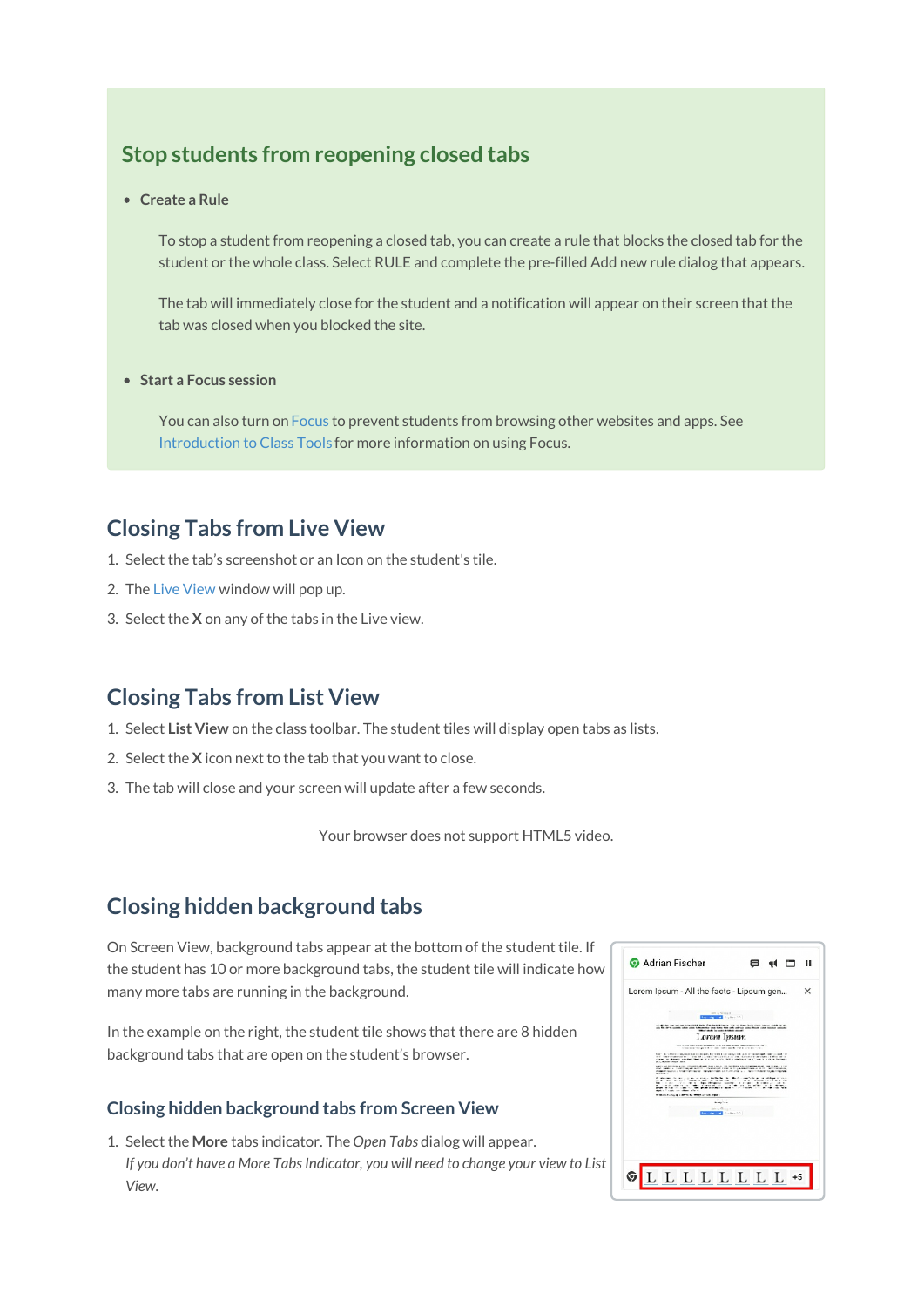2. Select the **X** icon next to the title of the tab that you want to close. Repeat this step for all other tabs you want to close.

*The tabs will close immediately on the student's browser.*

3. Select the X (close) on the top-right of the Open Tabs screen to return to the Class View.

#### **Closing hidden background tabs from List View**

- 1. On the student tile, select **SHOW ALL**. The tile will expand and display the hidden background tabs.
- 2. Select the close tab icon (**X)** for the tab that you want to close.

### **FAQ**

#### **What does my student see?**

If you close a Background tab, a message will appear on their active tab.



If you close an Active tab, their browser will show the next tab and a message will appear on their screen.



If you close multiple tabs, a message that some tabs have been closed. Tab Closed screen will appear on their browser.